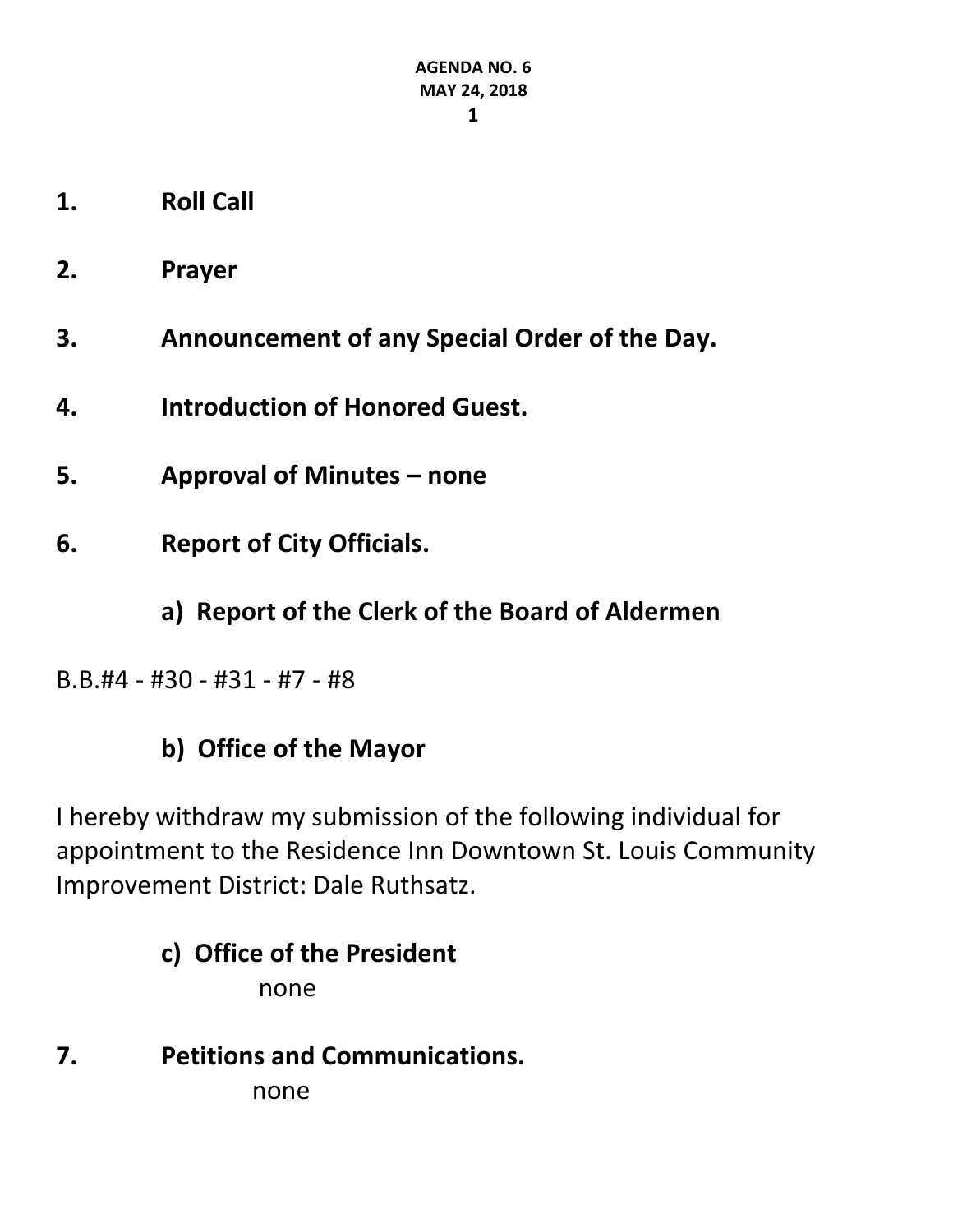# **8. Board Bills for Perfection – Informal Calendar.** none

#### **9. Board Bills for Third Reading - Informal Calendar.**

LEG B.B.#21AA – Howard - An ordinance submitting to the qualified voters of the City, a proposal to revise Section 2 of Article VIII of the City Charter which requires City employees to reside within the boundaries of the City and thus allow said employees, except for City Agency and Department Directors appointed by the Mayor, to reside outside of the boundaries of the City, and; providing for an election to be held for voting on the proposed revision and the manner of voting thereat and; for the publication, certification, deposit, and recording of this ordinance; and containing an emergency clause.

LEG B.B.#25AA – Muhammad/Kennedy/Moore/Bosley - An ordinance submitting to the qualified voters of the City a proposed amendment to the Charter to maintain the Board of Aldermen as body of twenty-eight Aldermen representing twenty-eight wards, and preventing its reduction beginning December 31, 2021, to a body of fourteen Aldermen representing fourteen wards as called for under Article I, Section 3 of the City Charter; providing for an election to be held for voting on the proposed amendment and the manner for the voting; and for the publication, certification, deposit, and recording of this ordinance; and containing an emergency clause.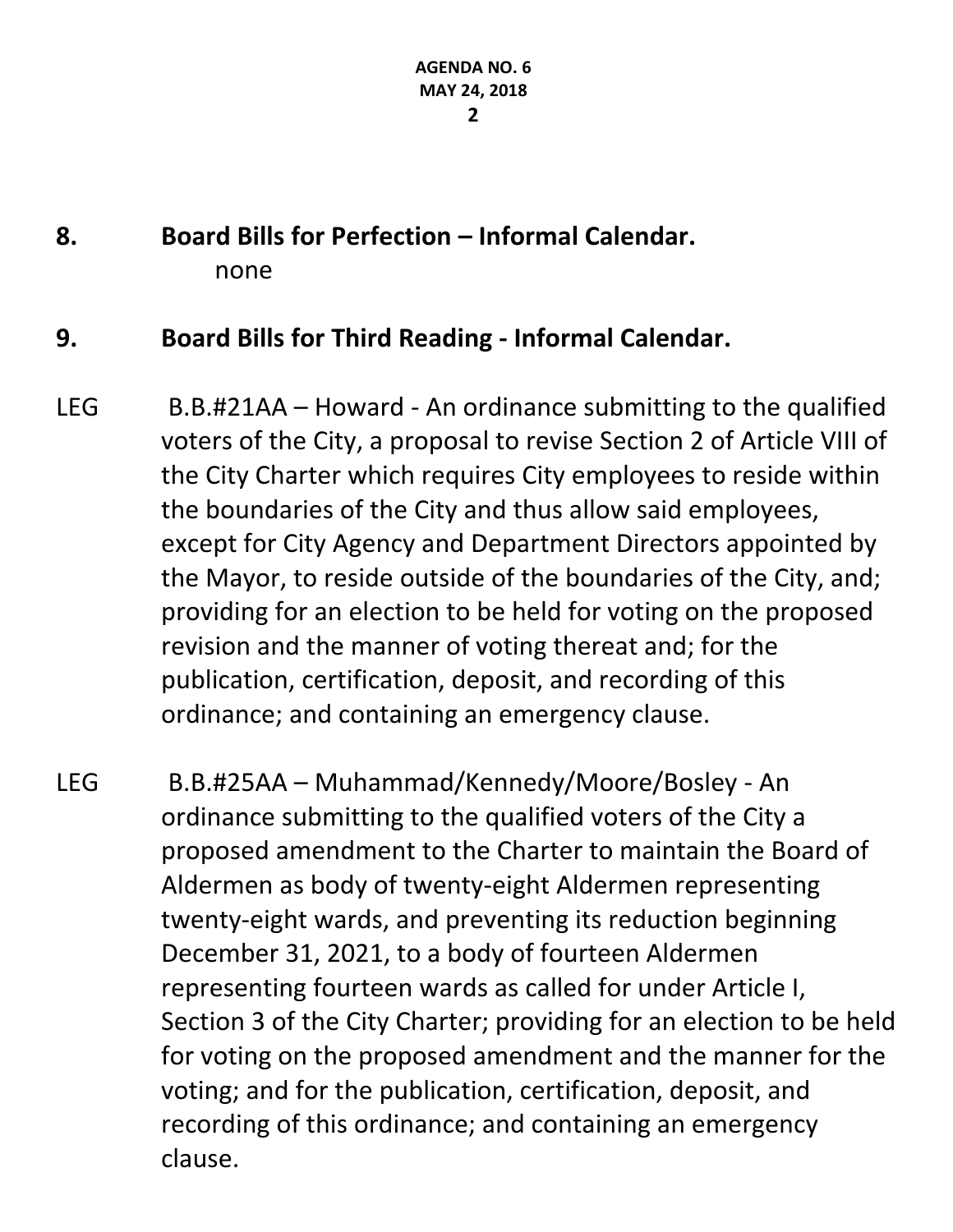# **10. Resolutions – Informal Calendar.** none

### **11. First Reading of Board Bills.**

- B.B.#67 Coatar An ordinance to terminate and dissolve the Orpheum Theater Community District pursuant to the Community Improvement District Act, Sections 67.1401 – 67.1575 of the Revised Statutes of Missouri.
- **12. Reference to Committee of Board Bills.**
- HUDZ B.B.#67

#### **13. Second Reading and Report of Standing Committees.**

- STR B.B.#47 Bosley An ordinance directing the Director of Streets to change the 3200 block of Sullivan 2 from a one way passage to a two way passage, and containing an emergency clause.
- STR B.B.#49 Roddy An ordinance recommended by the Board of Public Service to conditionally vacate travel on the north side of Forest (3745-3801) Forest Park.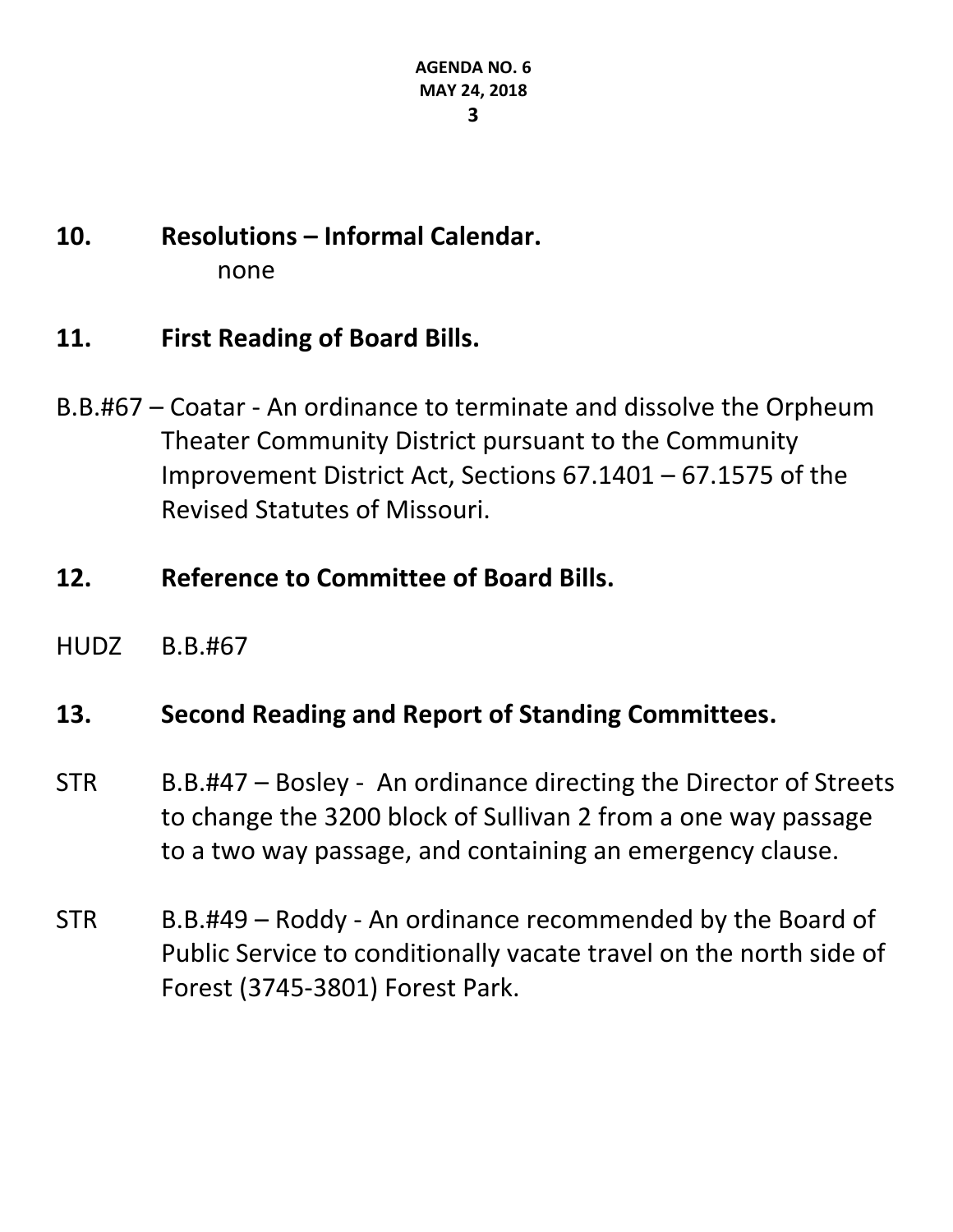# **13. Second Reading – (cont.)**

STR B.B.#63 – Bosley - An ordinance directing the Director of Streets to make such changes in the present traffic pattern controlling traffic on Greer, Dodier, and University, in the 3500 block of said streets between N. Grand and N. Garrison so that as reconfigured the traffic pattern developed and in place as a result of the changes directed by this ordinance are as follows, namely: Greer - 3500 block - traffic to flow two-way between N. Grand and N. Garrison; Dodier - 3500 block - traffic to flow two-way between N. Grand and N. Garrison; University - 3500 block – traffic to flow one-way southeast between N. Grand and N. Garrison.

# **14. Report of Special Committees** none

# **15. Perfection Consent Calendar.**

PS B.B.#27 – Moore – An ordinance repealing Ord. 70087 and In lieu thereof enacting a new ordinance prohibiting the issuance of any package or drink liquor licenses for any currently non-licensed premises within the boundaries of the Fourth Ward Liquor Control District and containing an emergency clause.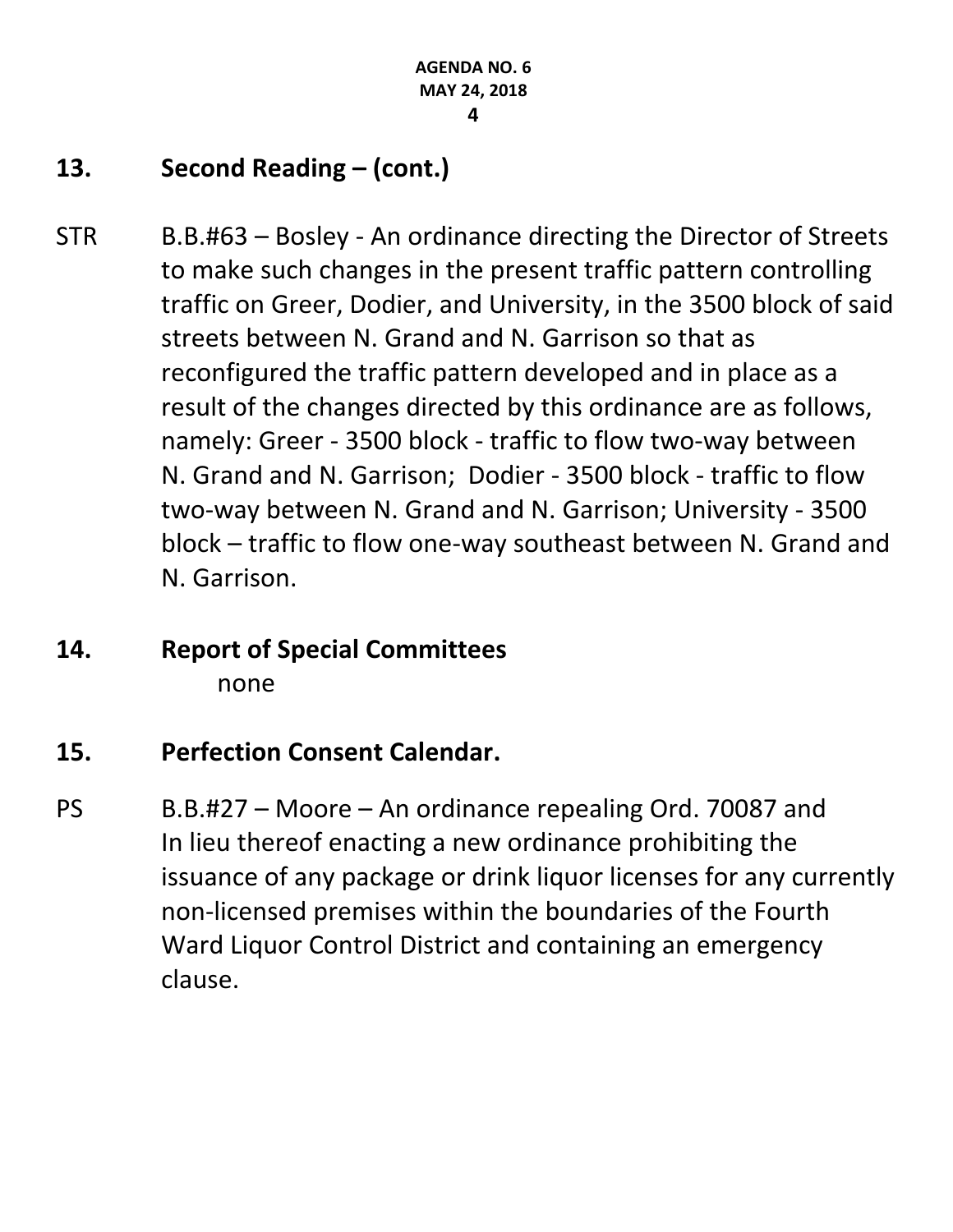## **15. Perfection Consent Calendar – (cont.)**

- PS B.B.#37AA Kennedy An ordinance pertaining to the authorization of A mutual aid agreement between the City and St. Clair County Illinois, for St. Clair County, Illinois law enforcement officer employees to provide law enforcement services and activities on MetroLink property within the city limits; containing definitions; a severability clause; and an emergency clause.
- HUDZ B.B.#2 Martin An Ordinance recommended by the Planning Commission, to change the zoning of property in City Block 3084, from "J" Industrial District and "K" Unrestricted District to the "K" Unrestricted District only, at 7500-18 S. Broadway and containing an emergency clause.
- HUDZ B.B.#3 Vollmer An Ordinance recommended by the Planning Commission, to change the zoning of property in City Block 4741, from "A" Single-Family Dwelling District and "F" Neighborhood Commercial District to the "A" Single-Family Dwelling District only, at 5201 Fyler; and containing an emergency clause.
- HUDZ B.B.#10 Coatar/Ingrassia An Ordinance pertaining to the Zoning Code requiring that certain uses that are regulated by a plat and petition process under the License Code and Building Code be made a conditional use, prohibited use, or use by right under the Zoning Code.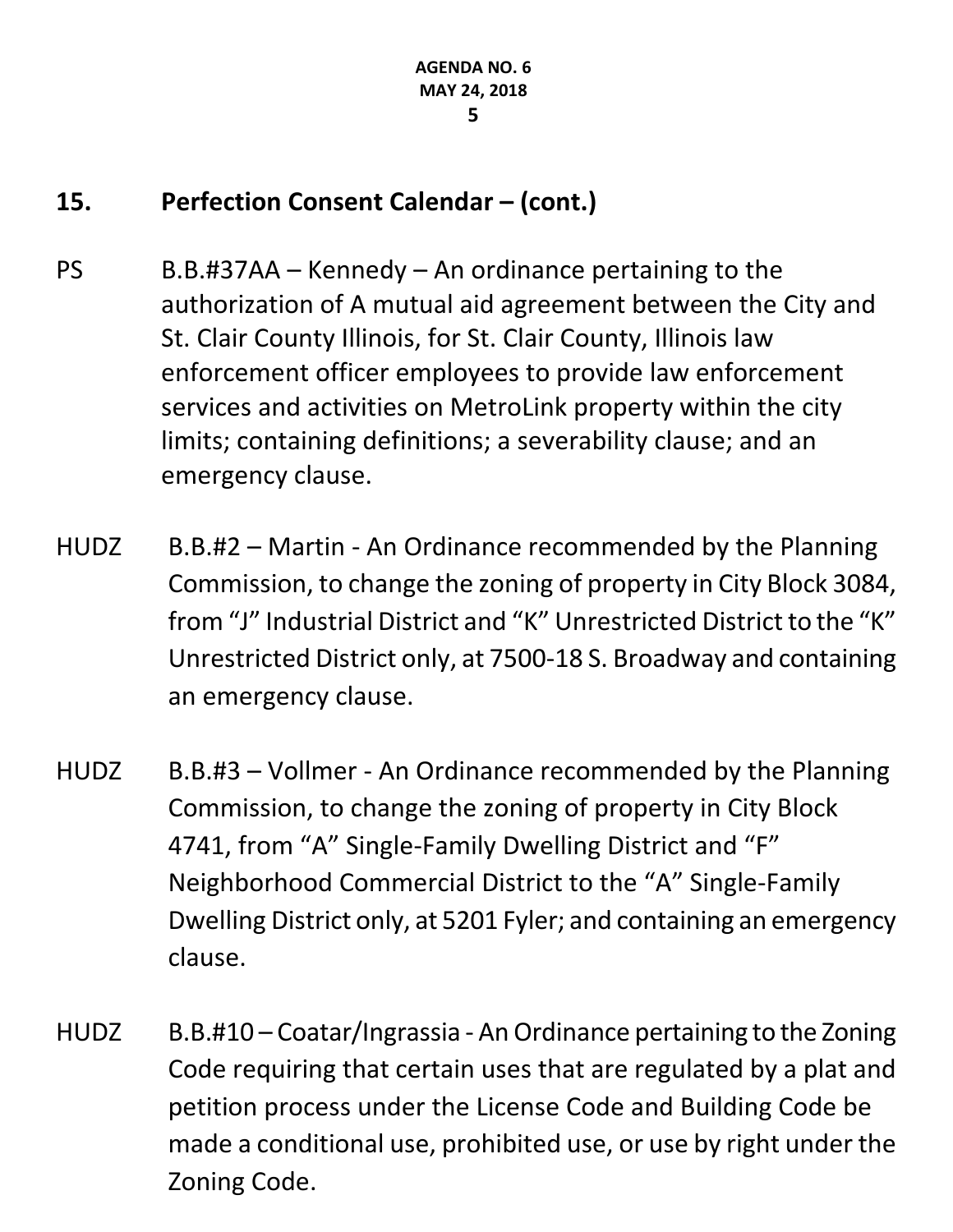# **15. Perfection Consent Calendar – (cont.)**

- WM B.B.#41 Williamson An Ordinance to provide for the borrowing of funds in anticipation of the collection of tax payments levied by The City for deposit in its General Revenue Fund for the calendar year ending December 31, 2018, and remaining uncollected and other revenues remaining to be collected and deposited in the General Revenue Fund for fiscal year ending June 30, 2019, all such revenues for the General Revenue Fund in the Treasury of The City through the issuance by the City of its Tax and Revenue Anticipation Notes; and containing an emergency clause.
- LEG B.B.#35AA Spencer/Ogilvie/Navarro/Green/Martin/Ingrassia/ Rice/Howard – An Ordinance pertaining to campaign contribution limits; amending Ordinance 70357 Sections 1 and 3, and repealing Section 4 of said ordinance, to acknowledge newly passed State of Missouri maximum limits on campaign contributions and to Decrease maximum limits on campaign contributions for local elections as provided herein.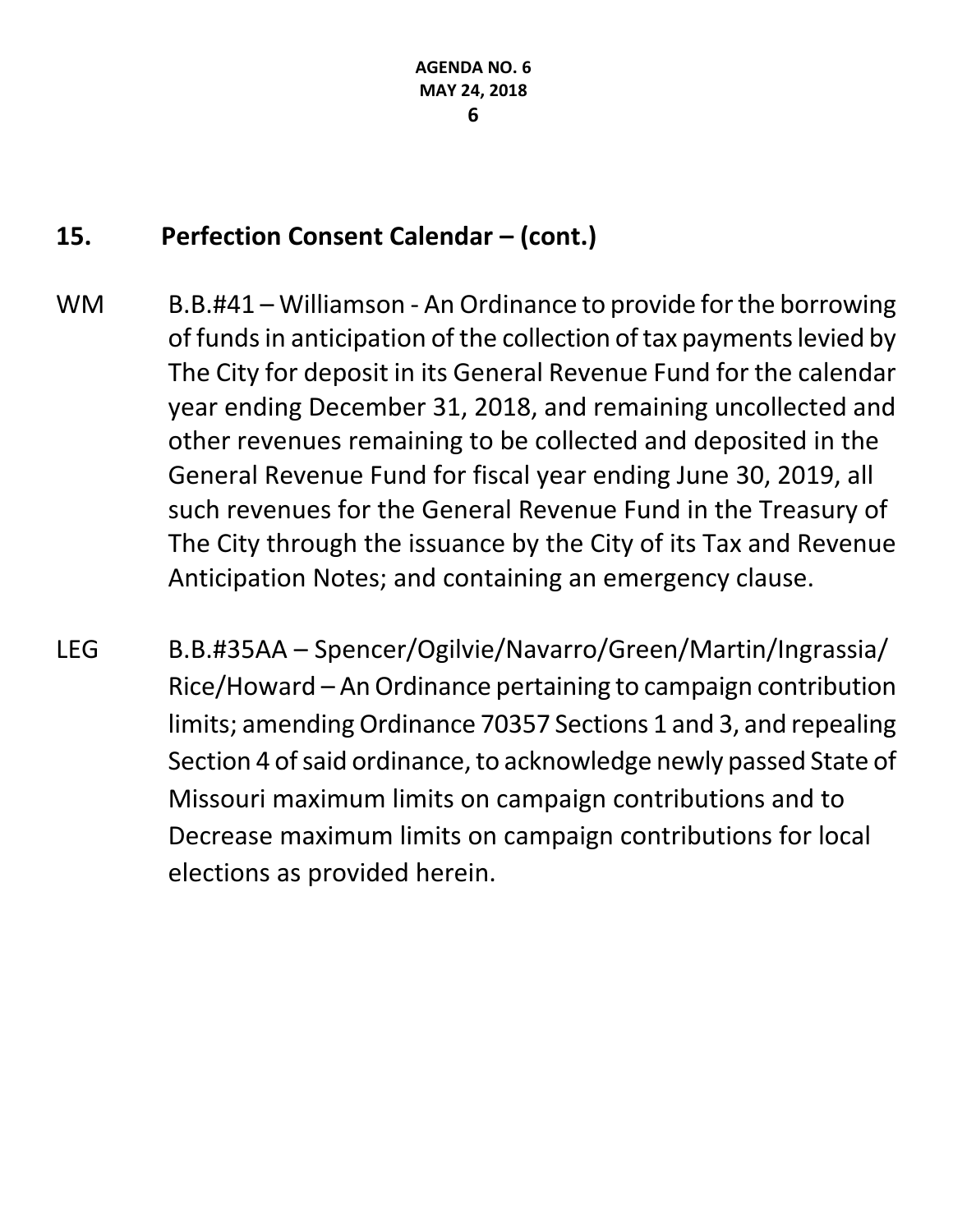# **15. Perfection Consent Calendar – (cont.)**

- TC B.B.#45 Davis An Ordinance recommended and approved By the Estimate and Apportionment authorizing and directing The Director of Airports and the Comptroller, Owner and operator of Lambert International Airport to enter into and execute the "Airport Terminal Services, Inc. Space Permit AL-071 between the City and Airport Terminal Services, granting to the Permittee, Certain rights and privileges in connection with the Occupancy and use of the premises; containing a Severability clause; and containing an emergency clause.
- **16. Board Bills for Perfection** none

# **17. Third Reading Consent Calendar**

WM B.B.#46 – Green - An ordinance renewing the Tower Grove South Concerned Citizens Special Business District and containing severability, effectiveness, and emergency clauses.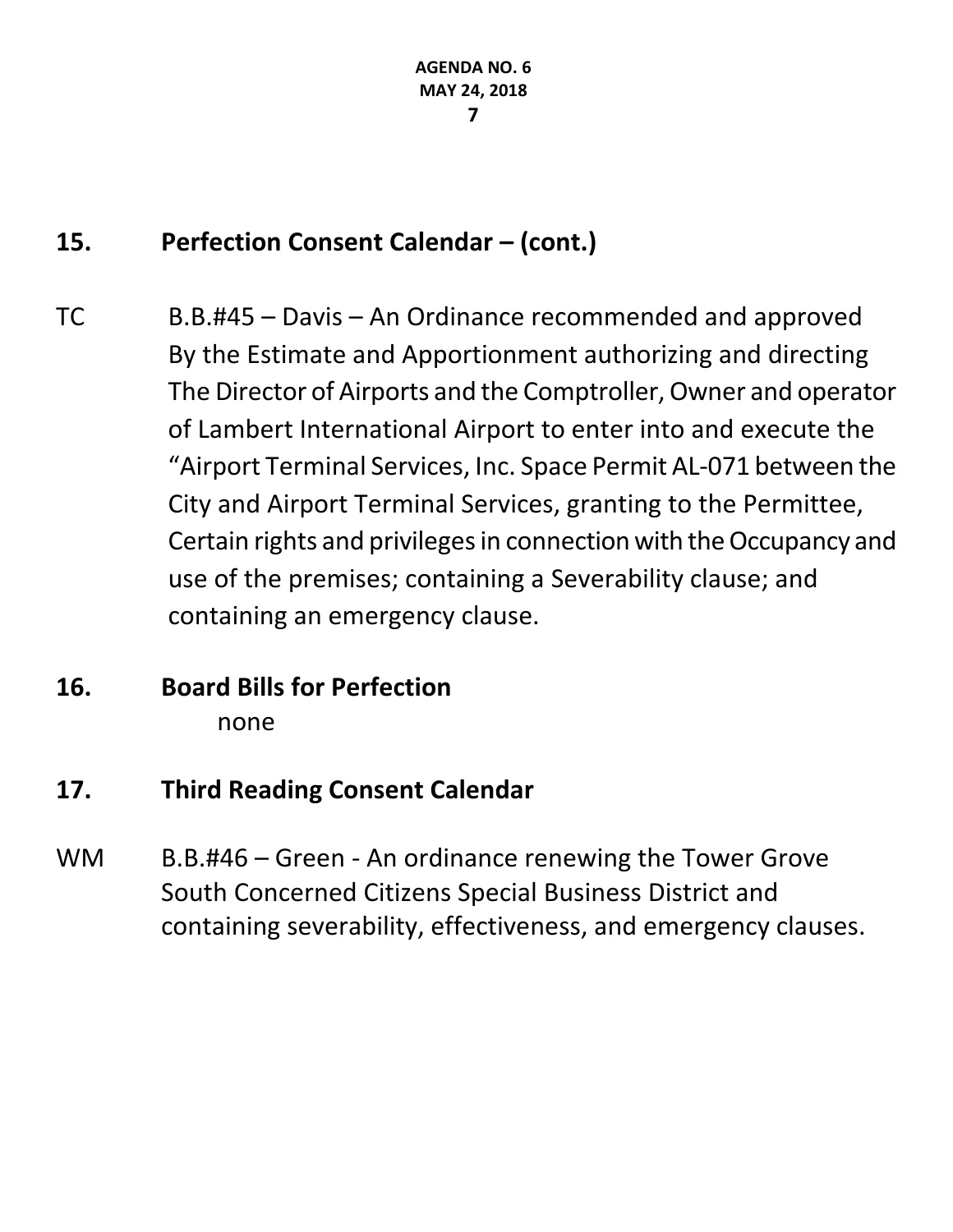# **17. Third Reading Consent Calendar – (cont.)**

TC B.B.#42 – Davis - An ordinance recommended and approved by the Airport Commission, the Comptroller and the Board of Estimate and Apportionment, making certain findings with respect to the transfer of up to Four Million Dollars of excess moneys that The City, intends to transfer from the Debt Service Stabilization Fund to the Airport Development Fund for the purpose of making Funds available to address Coldwater Creek Emergency Repairs – Stabilize Banks and Channel; containing a severability clause; and containing an emergency clause.

TC B.B.#43 – Davis - An Ordinance recommended and approved by the Airport Commission, the Board of Public Service, and the Board of Estimate and Apportionment authorizing a First Amendment to Section One of the Airfield, Building & Environs Projects Ordinance 70617, which authorized a multi-year public work and improvement program at St. Louis Lambert International Airport, increasing the total estimated cost of the Airport, Building & Environs Projects by Four Million Dollars to Nineteen Million Dollars adding a new project to the list entitled "Coldwater Creek Emergency Repairs – Stabilize Banks & Channel"; authorizing a First Supplemental Appropriation in the total amount of Four Million Dollars from the Airport Development Fund into the Airport, Building & Environs Projects; containing a severability clause; and an emergency clause.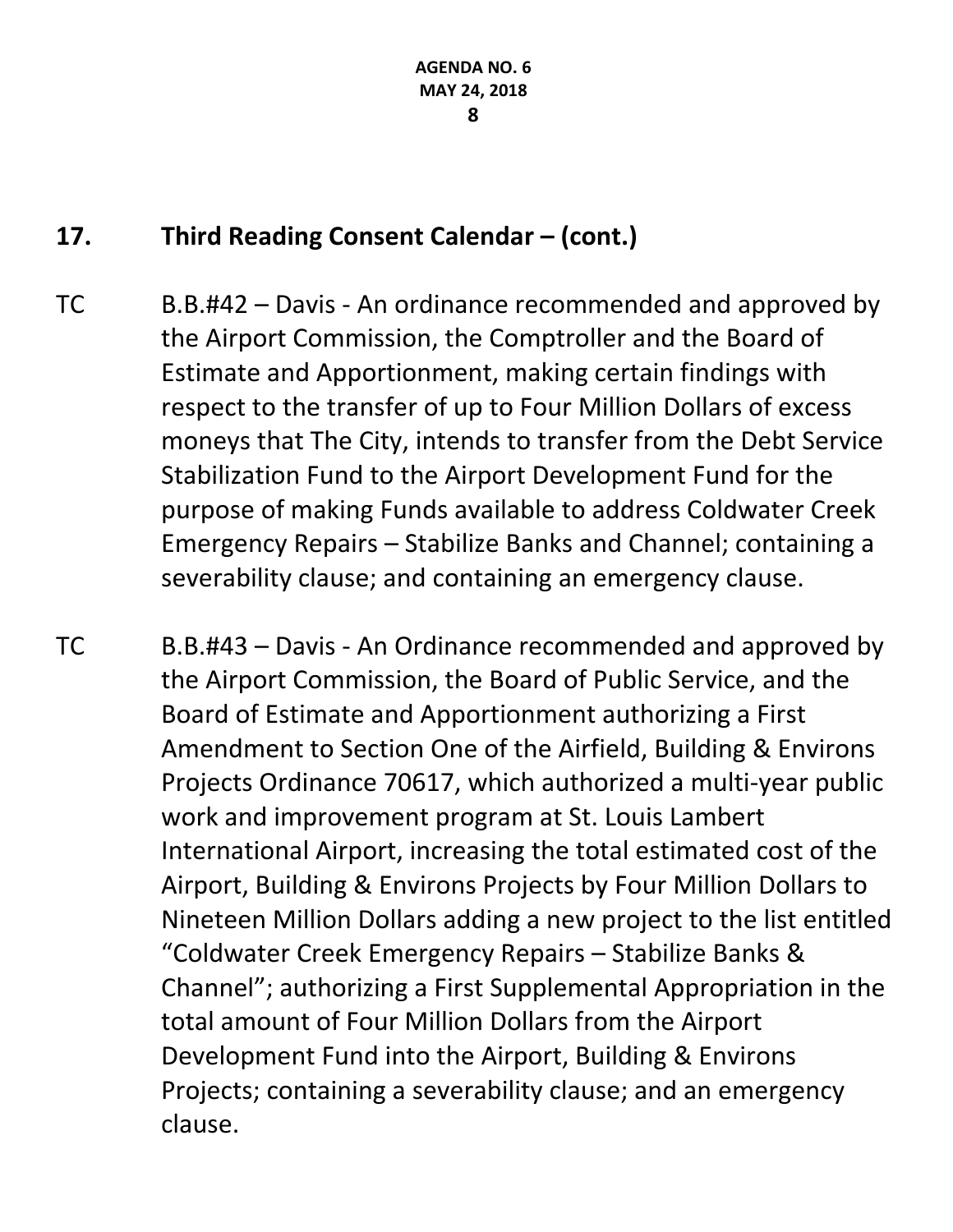# **17. Third Reading Consent Calendar – (cont.)**

- TC B.B.#44 Davis An Ordinance recommended and approved by the Board of Estimate and Apportionment authorizing and directing the Director of Airports and the Comptroller, to enter into and execute, the Second Amendment to Lease Agreement AL-222 between the City and MHS Travel and Charter containing a severability clause; and an emergency clause.
- **18. Third Reading/Report of Engrossment and Final Passage** none
- **19. Report of the Enrollment Committee.**
- B.B.#46 #42 #43 #44

#### **20. Courtesy Resolutions Consent Calendar**

- Res.#26 Kennedy The Board of Aldermen welcome Baile Dele Ejioba to the City of St. Louis and congratulate him on his may years of service to this nation and to the City of St. Louis.
- Res.#27 Coatar The Board of celebrate John R. Sondag on his very successful 40-year career and to thank him for his tireless service to our City and State.
- Res.#28 Middlebrook The Board of Alderman wish Mrs. Jana Haywood success and happiness in continuing her career of educating students in her future endeavors.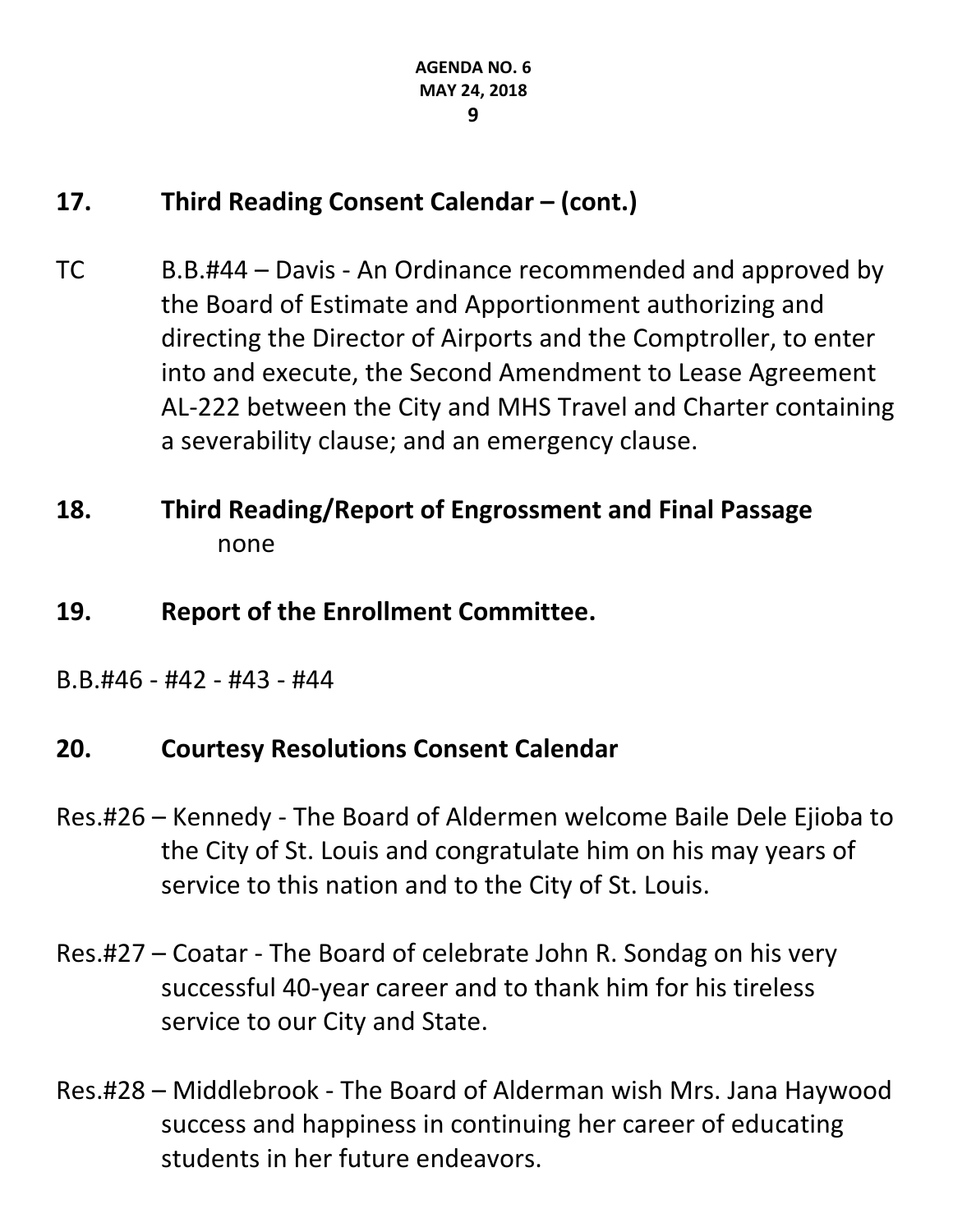# **20. Courtesy Resolutions Consent – (cont.)**

- Res.#29 Boyd The Board of Alderman express our condolences to the family of Lois Ann Calhoun in his passing.
- Res.#30 Muhammad The Board of Aldermen mourn with the family and friends of Mr. Charles Jones, Sr. on his passing
- Res.#31 Pres. Reed/Davis The Board of Aldermen welcome Clarence Anthony to St. Louis.
- Res.#32 Martin The Board of Aldermen thanks Ms. Carolyn George for decades of dedicated voluntary service bringing music to Carondelet and the City and wish her continued success.

# **21. First Reading of Resolutions.**

Res.#33 – Tyus/Muhammad/Vaccaro - The Board of Aldermen amends its Rules so as to add Rule Number 98 under the title of Miscellaneous Rules so as to read - Rule 98 Nominations by the Mayor to Boards, Commissions, Councils, Agencies or other public or quasi-public Bodies.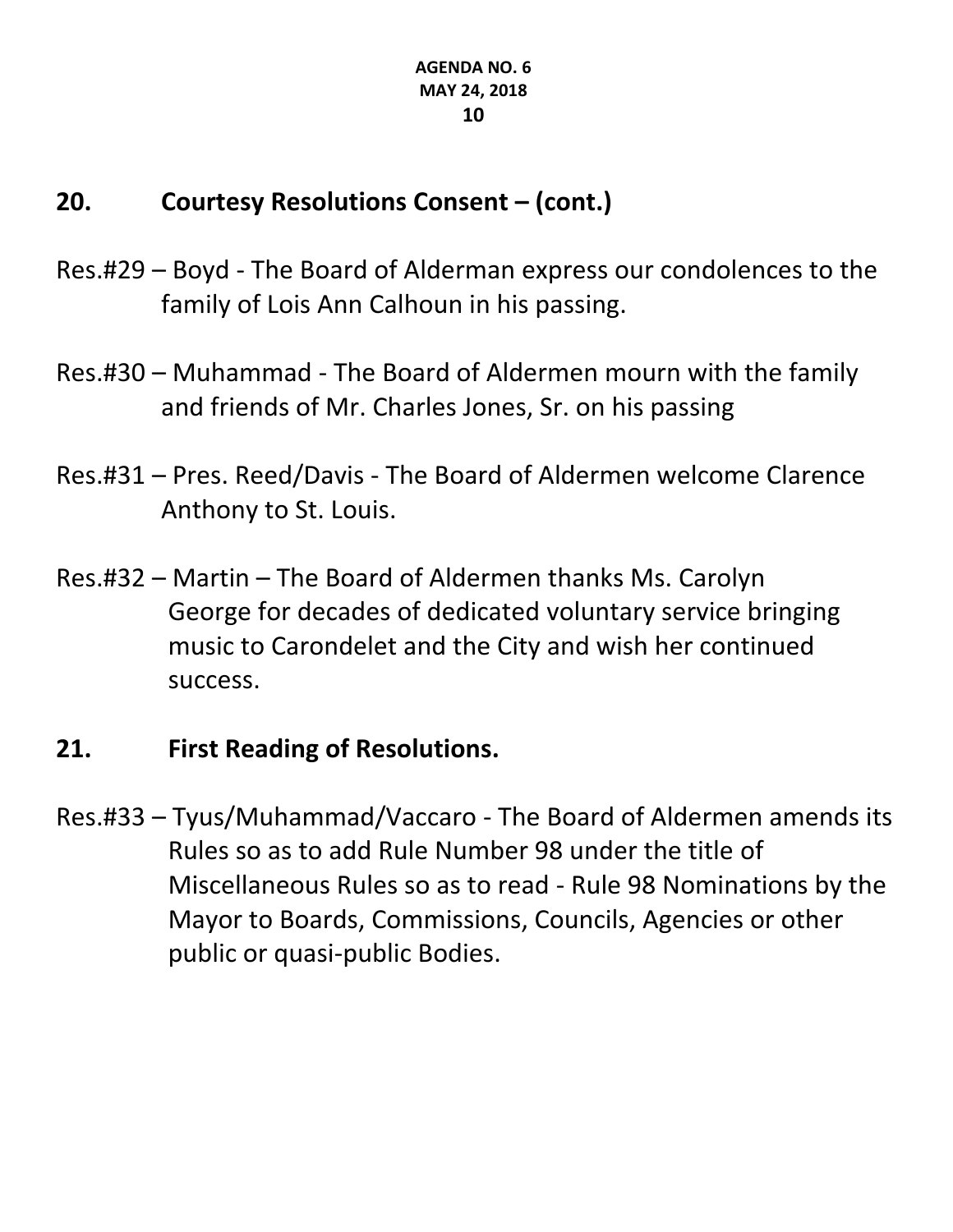#### **AGENDA NO. 6 MAY 24, 2018 11**

### **22. Second Reading Resolutions, Committee Reports & Adoptions.**

- NDC Reappointments to the Residence Inn Downtown Community Improvement District.
- **23. Miscellaneous and Unfinished Business.** none
- **24. Announcements**
- **MONDAY, MAY 28, 2018**

**MEMORIAL DAY – OFFICE CLOSED**

**TUESDAY, MAY 29, 2018**

**WAYS & MEANS HEARINGS – 9:00 A.M. – KENNEDY ROOM PLEASE SEE ATTACHED SHEET**

**WEDNESDAY, MAY 30, 2018**

**WAYS & MEANS MEETING – 9:00 A.M. – LEISURE ROOM PLEASE SEE ATTACHED SHEET**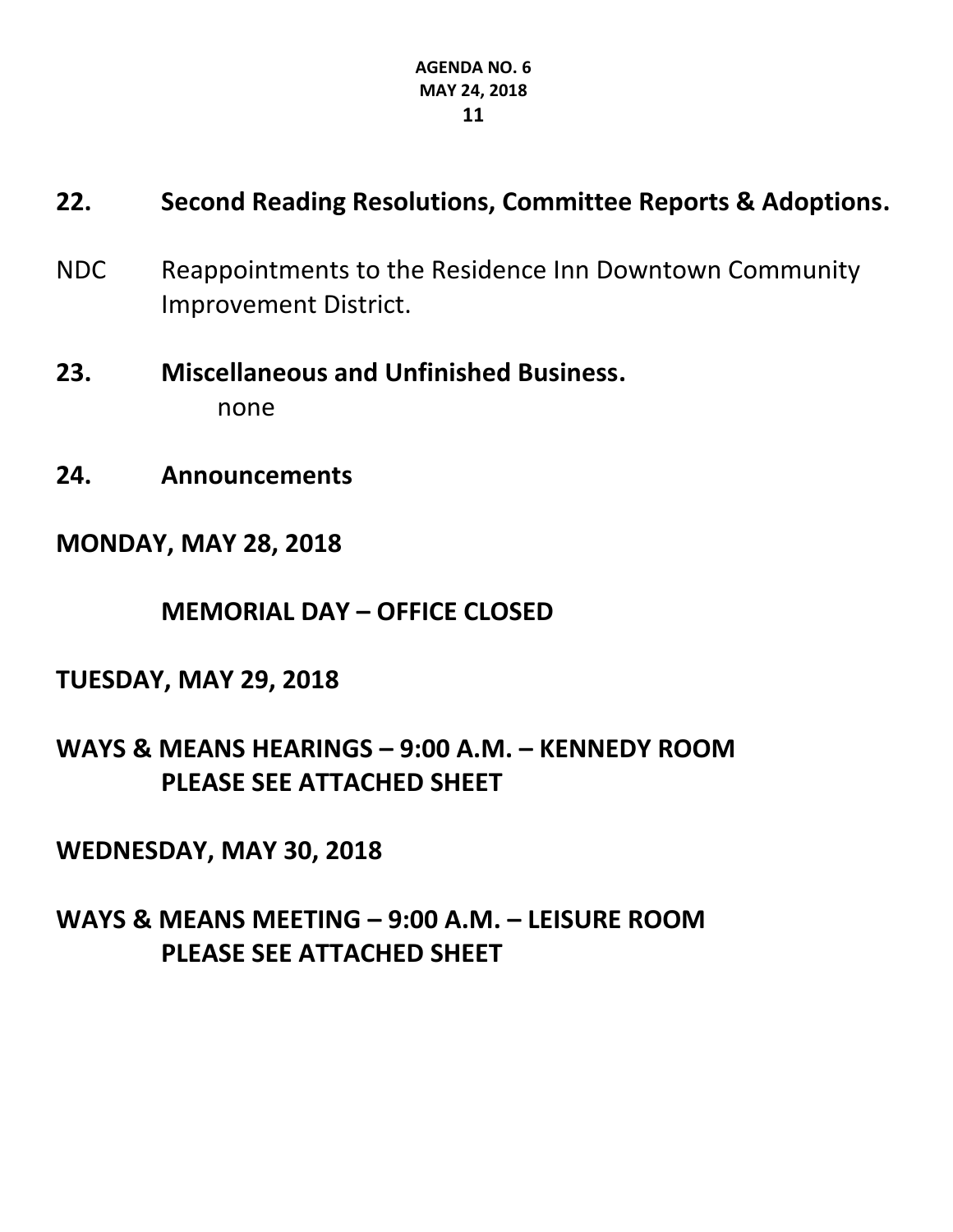## **WEDNESDAY – (cont.)**

#### **NEIGHBORHOOD DEV. MEETING – 9:00 A.M. – KENNEDY ROOM**

Discussion and updates regarding the Northside Regeneration Project, SLDC, staff from the Mayor's Office and other City government offices with knowledge of the current status of projects in the redevelopment area, blighting studies, tax abatements and incentives, building redevelopment area, and building violations and related violations are requested by the Chairman to appear before the Committee for questioning.

# **PUBLIC SAFETY MEETING – 11:00 A.M. – KENNEDY ROOM**

- B.B.#53 Kennedy An Ordinance adopting the 2018 International Building Code with amendments, including Appendices E, F, G, H, I and J; repealing Ordinance 68610, Ordinance 68788, and Ordinance 69271; and containing a penalty clause, severability clause, savings clause, and emergency clause.
- B.B.#54 Kennedy An Ordinance adopting the 2018 International Residential Code for One- and Two-family Dwellings with amendments, including Appendices E, F, G, H, J, K, M, R, S, and T; repealing Ordinance 68789; and containing a penalty clause, severability clause, savings clause, and emergency clause.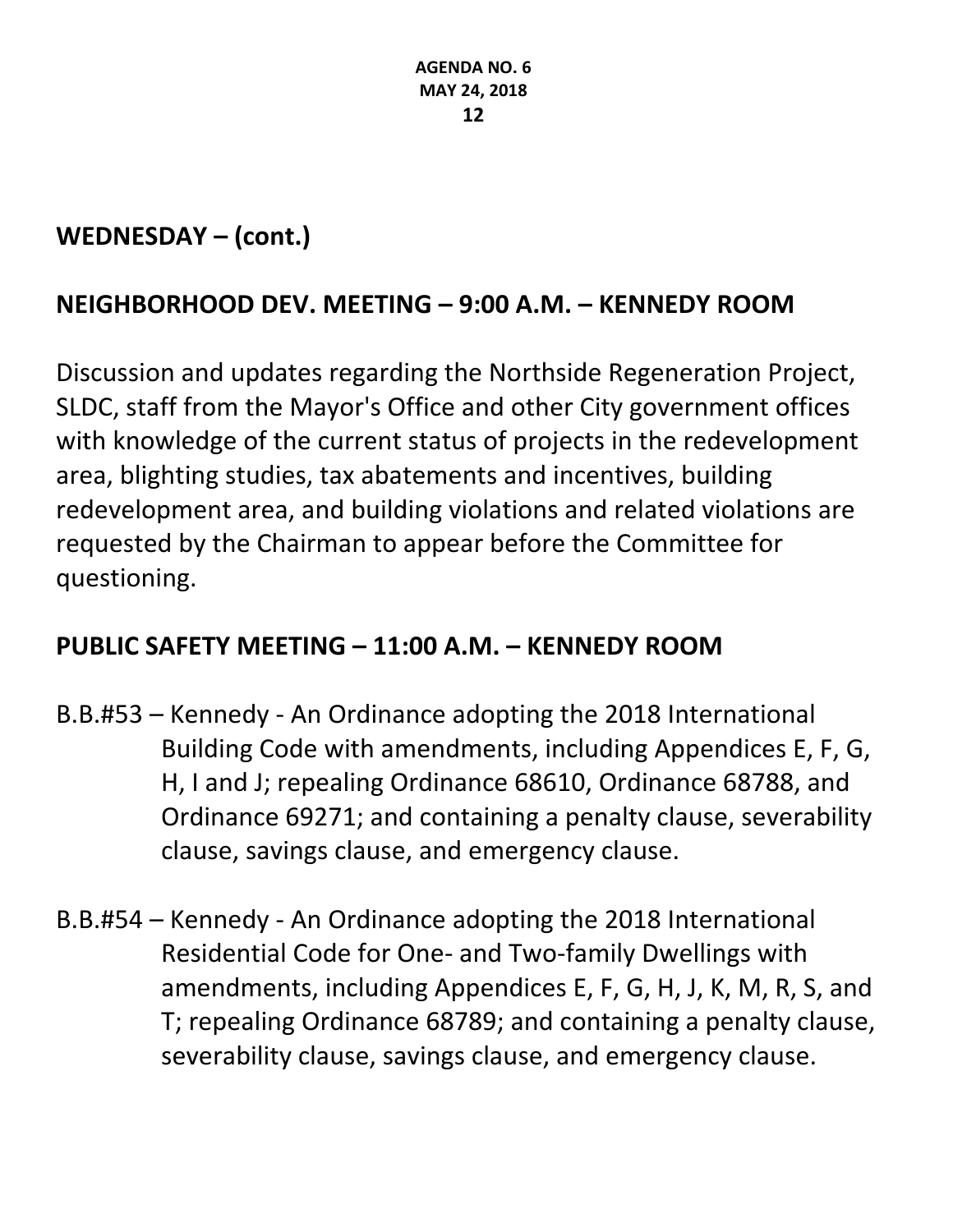### **PUBLIC SAFETY MEETING – (cont.)**

- B.B.#55 Kennedy An Ordinance adopting the 2018 International Fire Code with amendments, including Appendices B and C; repealing Ordinance 69600; and containing a penalty clause, severability clause, savings clause, and emergency clause.
- B.B.#56 Kennedy An Ordinance adopting the 2018 International Existing Building Code with amendments, including Appendices A, B, and C; repealing Ordinance 68790; and containing a penalty clause, severability clause, savings clause, and emergency clause.
- B.B.#57 Kennedy An Ordinance adopting the 2018 International Property Maintenance Code with amendments; repealing Ordinance 68791; and containing a penalty clause, severability clause, savings clause, and emergency clause.

#### **THURSDAY, MAY 31, 2018**

# **WAYS & MEANS HEARINGS – 9:00 A.M. – LEISURE ROOM PLEASE SEE ATTACHED SHEET**

#### **FRIDAY, JUNE 1, 2018**

**FULL BOARD MEETING – 10:00 A.M. – CHAMBERS**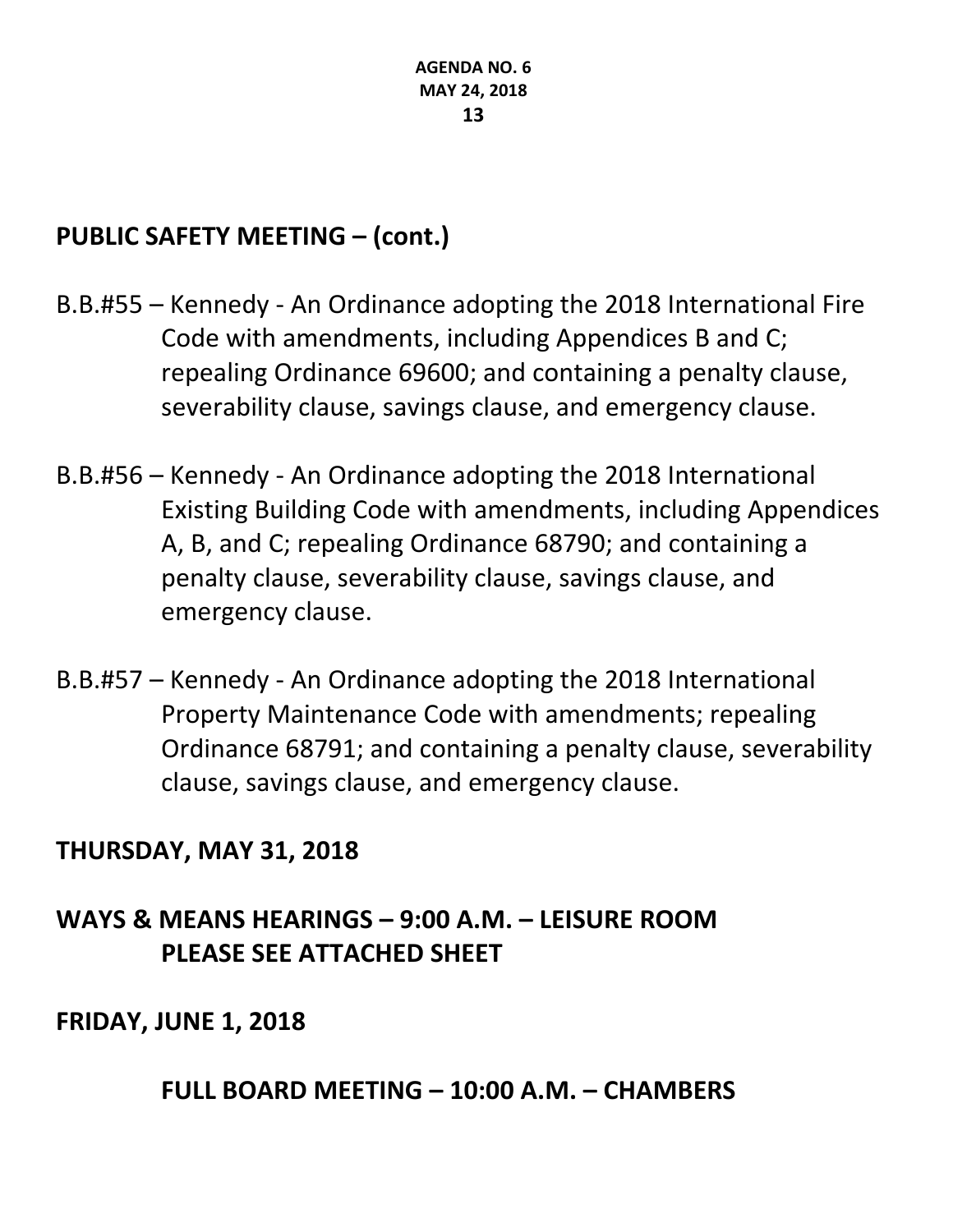#### **25. Excused Aldermen**

**26. Adjournment**

#### **27. Calendar**

**FRIDAY, JUNE 8, 2018 – FULL BOARD MEETING FRIDAY, JUNE 15, 2018 – FULL BOARD MEETING FRIDAY, JUNE 22, 2018 – FULL BOARD MEETINGS FRIDAY, JUNE 29, 2018 – FULL BOARD MEETING WEDNESDAY, JULY 4, 2018 – NO FULL BOARD MEETING – (4TH OF JULY HOLIDAY) FRIDAY, JULY 6, 2018 – FULL BOARD MEETING FRIDAY, JULY 13, 2018 – FULL BOARD MEETING (LAST MEETING/SUMMER BREAK) STL TV PLAYBACK TIMES FOR THE BOARD OF ALDERMEN MEETINGS On Charter Cable with digital box (Channel 992) On AT&T U-Verse Channel 99 All of the meetings are also available on Youtube @**[youtube.com/saintlouistv](http://youtube.com/saintlouistv) **You can also watch live via the web @** [www.stltv.net](http://www.stltv.net/) **MONDAY THRU SUNDAY @ 10:00am MONDAY THRU SUNDAY @ 3:00pm MONDAY THRU SUNDAY @ 6:00pm MONDAY THRU SUNDAY @ 12:00am**